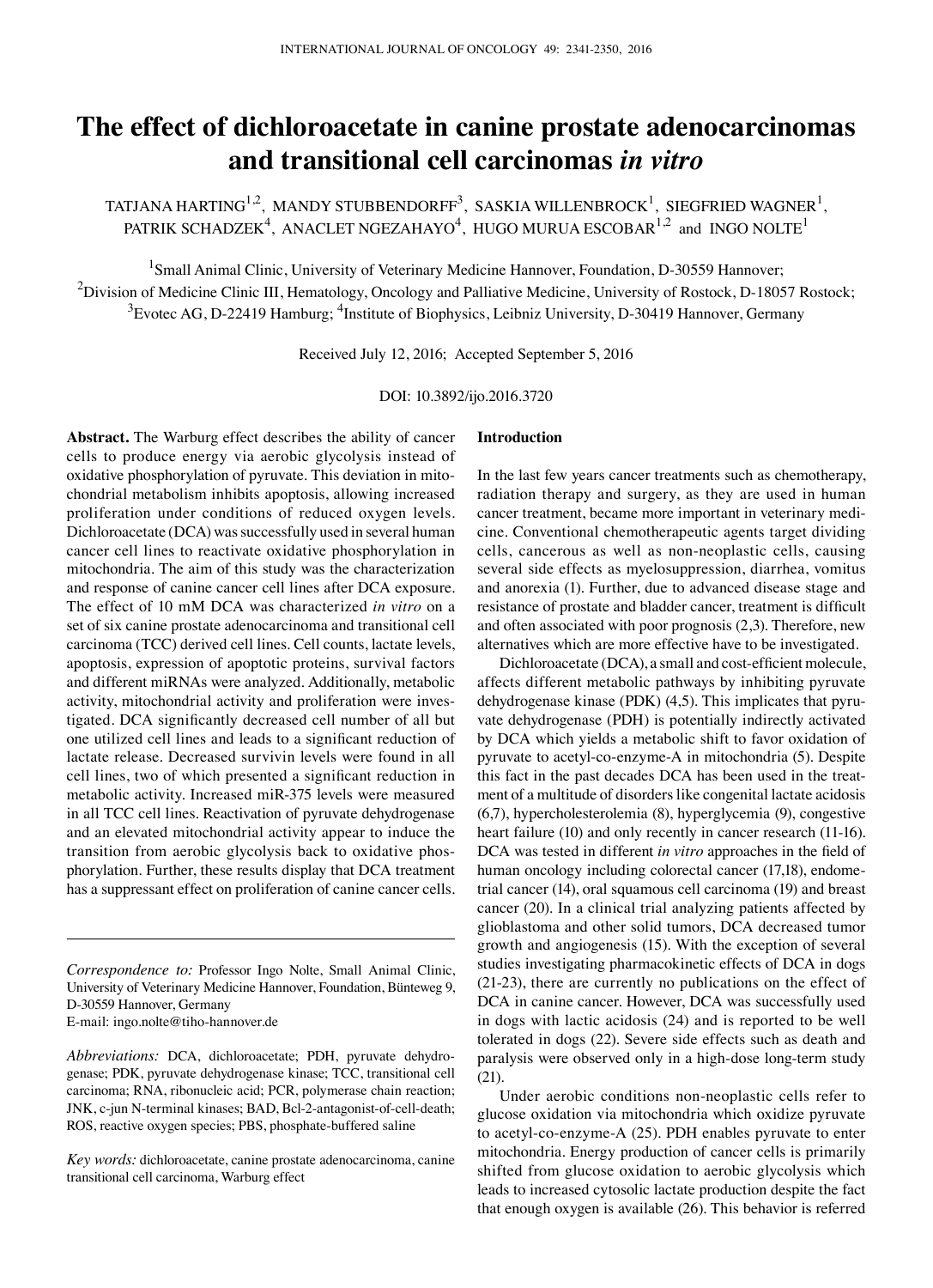to as Warburg effect. The biochemist Otto Warburg first reported these characteristics in 1926 and hypothesized that mitochondrial failure could be the reason (26). Carcinogenesis preferably sets on in hypoxic tissues where glucose consumption is low. Accordingly, hypoxia inducible factor  $1\alpha$  is activated and leads to an upregulation of glucose transporters and PDK. Activation of PDK results in inhibition of PDH and thus in glycolysis (27,28). Due to this metabolic change and the decrease of mitochondrial depolarization, cancer cells have a survival advantage and are not affected by intrinsic apoptosis pathways (29,30).

For preclinical assessment of anticancer drugs *in vitro* experiments with cell lines are important approaches in human as well as in veterinary research. *In vitro* investigations offer the possibility to receive more information on efficaciousness and sensitivity of several tumor entities (31-33). In this study several established (34) and new cell lines were used.

To our knowledge this is the first study in which the effect of DCA on canine prostate adenocarcinoma and transitional cell carcinoma (TCC) cells have been investigated. The influence of DCA on cell counts, lactate levels, mitochondrial activity, apoptosis and metabolic activity was determined. In addition the effect of DCA on PDH and on apoptosis involved proteins was evaluated. The effect of DCA on several microRNAs (miR) has not been determined before. Further there is no literature on the influence of DCA on bladder cancer in human or in veterinary medicine.

#### **Materials and methods**

*Cell lines and cell culture.* Three canine prostate adenocarcinoma (DT08/46, CT1258, DT15/08) and three canine TCC (DT08/40, DT15/06, DT15/09) were used for experiments. Two TCC cell lines (DT08/40 and DT15/09) derived from prostate tissue and one TCC (DT15/06) from female bladder tissue. The cell lines were classified as prostate adenocarcinoma or TCC after pathohistological examination of the initial tissues. All cell lines were established in the Small Animal Clinic, University of Veterinary Medicine Hannover, Germany. The cell lines were cultured in 75 cm<sup>2</sup> flask (TPP, Faust Lab Science, Klettgau, Germany) with 10 ml medium 199 (Gibco™, Thermo Fisher Scientific, Darmstadt, Germany), 10% fetal calf serum (Hyclone®, Thermo Fisher Scientific), 2% penicillin-streptomycin (Biochrom, Berlin, Germany), a medium change was performed every 48 h. The cells were allowed to grow to a density of 90% before splitting 1:3. The cells were incubated at 37<sup>°</sup>C and 5%  $CO<sub>2</sub>$  in humidified air. For experiments the cells were treated with 10 mM DCA (Sigma-Aldrich GmbH, Taufkirchen, Germany) over 48 h. For cell splitting or after treatment period the cells were trypsinized with TrypLE™ Express (Gibco™, Thermo Fisher Scientific) and cell number was counted with an automated Cellometer™ Auto T4 (Nexcelom Bioscience, Lawrence, MA, USA) and compared with negative control. Cells were washed with PBS (Biochrom) and stored at -80<sup>°</sup>C for further examinations (quantitative RT-PCR and protein analysis). DCA was dissolved in deionized water, filter-sterilized and pH was adjusted to 7.4 with NaOH. The dosis of 10 mM was selected according to previous studies with human HeLa cells (14). Even if this concentration might not be safely reached *in vivo*, this concentration was chosen to allow the comparability to other human *in vitro* studies.

*Lactate levels.* For lactate level measurements supernatant from cell culture was centrifuged at 1,000 rpm for 10 min to remove floating cells and debris and 1.3 ml were transferred to a sodium fluoride vessel (Sarstedt, Nümbrecht, Germany). To eliminate alterations due to phenol red and lactate natively from fetal calf serum, medium was used as negative control and deducted from measurements. Colorimetric determination of lactate was performed with Cobas® C311 (Hitachi, Tokyo, Japan). To relate the assessed lactate levels to cell number and volume, the total lactate content was normalized to intracellular protein concentration which was determined with Pierce™ BCA assay (Thermo Fisher Scientific) according to the manufacturer's instructions.

*Metabolic activity.* Cells were seeded in a 96-well plate (Falcon, Corning, Amsterdam, The Netherlands) with 200  $\mu$ l medium 199, 10% fetal calf serum, 2% penicillinstreptomycin and incubated at  $37^{\circ}$ C and  $5\%$  humidified CO<sub>2</sub>. Medium was changed every 24 h and for measurement 20  $\mu$ l MTT (CellTiter96® Aqueous One Solution assay, Promega, Mannheim, Germany) was added into each well. Absorbance was determined after 2 h with a Synergy2 plate reader (BioTek, Bad Friedrichshall, Germany). Measurements were performed every 24 h over a period of four days. Data was analyzed with Gen5™ 1.11 Software (BioTek) and normalized to negative control of medium.

*Flow cytometry*. For determination of apoptosis 10<sup>5</sup> cells were cultured in a 6-well-plate (TPP, Faust Lab Science) with 4 ml medium and treated with 10 mM DCA as described above for 48 h. After this period, cells were trypsinized and centrifuged together with medium containing non-adherent and dead cells at 1,000 rpm for 6 min. Supernatant was discarded and cells were resuspended in 500  $\mu$ l assay buffer. Staining was performed with  $5 \mu$ l Annexin-FITC and 1  $\mu$ l Sytox (Annexin V-FITC Detection Kit Plus, PromoCell, Heidelberg, Germany). After 5-min incubation at room temperature, 10<sup>4</sup> cells were analyzed with BD FACScalibur™ (BD Biosciences, Heidelberg, Germany) and CellQuest™ Pro 6.0 software (BD Biosciences). Annexin and Sytox were detected in FL-1. Data analysis was performed with FlowJo Version 10.0.8r1 (FlowJo, Ashland, OR, USA). Gates were set by mean of positive controls (cells permeabilized with Saponin) and negative controls of each cell line (non-treated viable cells).

*RNA isolation and quantitative RT-PCR.* Total RNA was isolated from 10<sup>6</sup> cells using the NucleoSpin Small RNA kit (Macherey Nagel, Düren, Germany) as described in the manufacturer's protocol. cDNA was prepared with 35 ng total RNA by reverse transcription using TaqMan<sup>®</sup> MicroRNA Reverse Transkription kit (Applied Biosystems™, Thermo Fisher Scientific) according to the manufacturer's instructions. Relative quantification of microRNA expression of treated cells in comparison to negative control was performed with Eppendorf realplex4 Cycler (Eppendorf, Wesseling-Berzdorf, Germany) using 1.33  $\mu$ l cDNA in a total volume of 20  $\mu$ l containing TaqMan® Universal Master Mix NoAmpErase®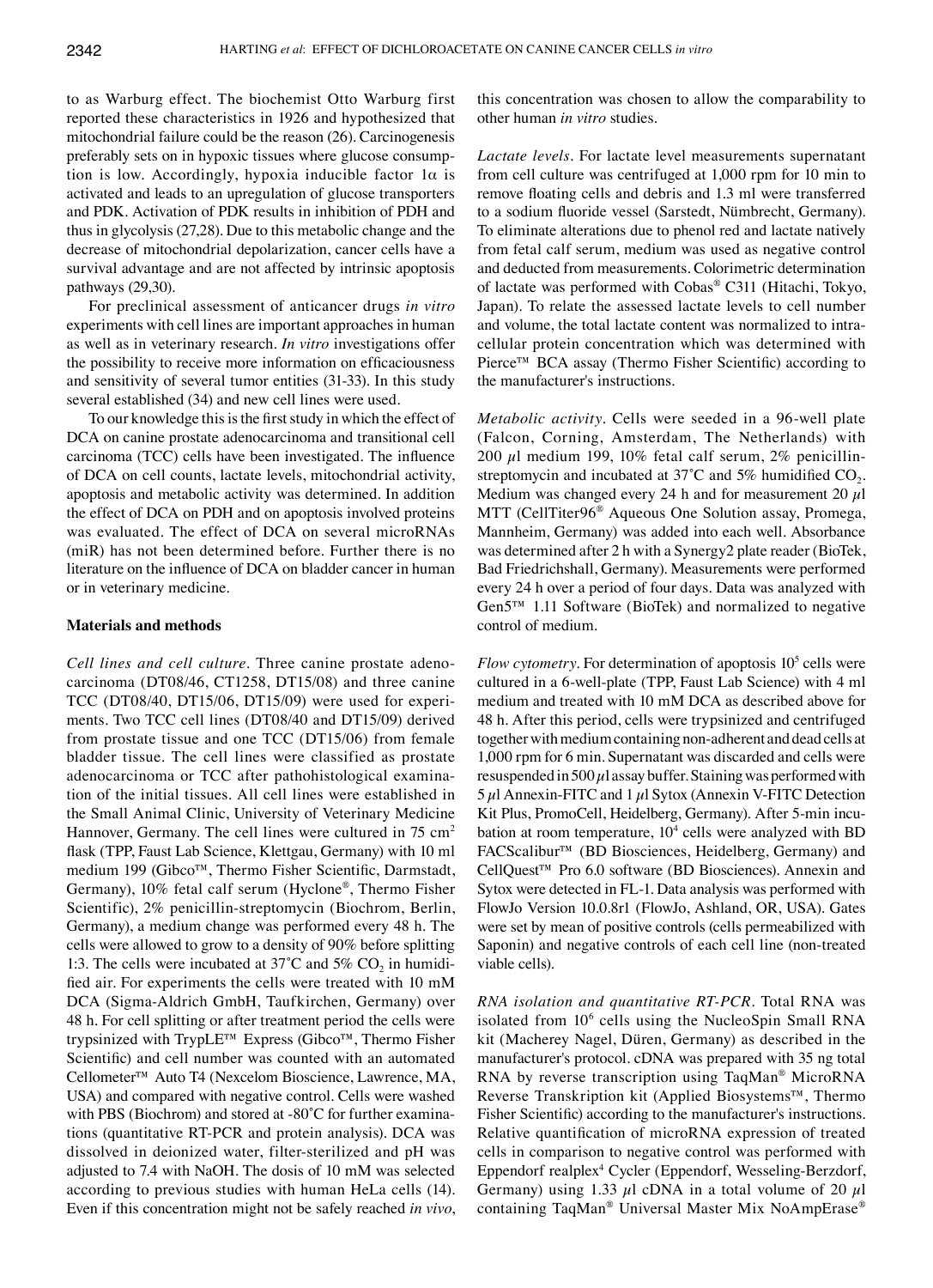UNG (Applied Biosystems, Thermo Fisher Scientific) and TaqMan® MicroRNA assays for Mir-141 (ID 245445\_mat), Mir-145 (ID 002278), Mir-375 (ID 000564) purchased from Thermo Fisher Scientific. Procedure was maintained as described in the manufacturer's protocol. Data was normalized to the housekeeping gene RNU6B (ID 001093) and analysis was performed with Rest2009 (Qiagen, Hilden, Germany).

*Luminex magnetic bead analysis.* Protein expression analysis was performed with xMAP® Luminex Bead Technology using a Luminex 200™ instrument (Luminex Corp., Hertogenbosch, The Netherlands). Data are shown as total amount (survivin pg/ml) or net MFI (other targets) and were shown with xPONENT 3.1 software (Luminex Corp.). Sample results with lower values as  $MFI <$  background  $MFI + 2x$  standard deviation were excluded from analysis. Quantitation of survivin was performed with ProcartaPlex Human Survivin Simplex kit (eBioscience, Frankfurt am Main, Germany) using cell culture supernatant as described in the manufacturer's protocol. Survivin quantity was normalized to protein concentration which was established using Pierce BCA assay (Thermo Fisher Scientific). PDH and apoptotic proteins (BAD and JNK) were detected with multiplex assays from Merck Millipore (Multispecies PDH Complex Magnetic Bead Panel and 7-Plex Early Apoptosis Magnetic Bead kit, Darmstadt, Germany). Samples were processed as described in the manufacturer's instructions. Additionally, samples for PDH measurements were filtered with centrifugal ultrafree filter units with a pore size of 0.65  $\mu$ m (Merck Millipore) at 7,000 rpm for 4 min.

*Mitochondrial activity.* Cells grown on 8-well  $\mu$ -dishes (Ibidi, Martinsried, Germany) treated with and without 10 mM DCA were fixed with 4% paraformaldehyde, washed three times with HBSS containing calcium and magnesium and stained with  $4 \mu$ M MitoSox (Invitrogen, Thermo Fisher Scientific) for 15 min. After staining, cells were washed three times with HBSS (Gibco, Thermo Fisher Scientific) and cell nucleus was counterstained with DAPI (dilution of 1:1,000, Sigma-Aldrich GmbH) for 5 min. Fluorescence imaging was performed with an inverted confocal laser scanning microscope (Eclipse TE2000-E, Nikon, Düsseldorf, Germany) using a 60x water immersion objective (Nikon). Images were taken with EZ-C1 1.80 software (Nikon). The excitation occurred with a diode laser at 408 nm (DAPI) and with a helium/neon laser at 543 nm (MitoSox). Total cell fluorescence of MitoSox deducting background was analyzed with ImageJ and normalized to cell counts.

*Immunofluorescence staining of Ki67 and TUNEL.* Cells were seeded, fixed and washed as described above. After washing with HBSS, cells were permeabilized with 0.2% Triton X-100 for 20 min, washed and incubated overnight with a canine specific rabbit-polyclonal Ki67 antibody with a dilution of 1:150 (Life Technologies, Thermo Fisher Scientific). For staining, a monoclonal anti-rabbit Alexa Fluor® 555 antibody (Cell Signaling Technology, Leiden, The Netherlands) was incubated for 1 h with a dilution of 1:250 and cells were counterstained with DAPI (1:1,000) for 5 min. Fluorescence imaging protocol was the same as described above. Total cell fluorescence was established as described above. For TUNEL



Figure 1. Effect of 10 mM DCA on different canine cancer cells after 48 h. After DCA exposure the cell numbers of all cell lines decreased significantly except one prostate adenocarcinoma cell line (DT15/08). Data are shown as mean  $\pm$  SD, n=3. The figure shows relative cell numbers in comparison to negative control (%). Control was set to 100%. Statistical analysis was determined with a two-tailed t-test, \* P<0.05, \*\*P<0.01, \*\*\*P<0.001. (A) Canine prostate adenocarcinoma cell lines. (B) Canine transitional cell carcinoma cell lines.

staining Apoptag Fluorescein Direct kit (Merck Millipore) was used according to the manufacturer's instructions. The excitation occurred with an argonlaser at 488 nm and imaging was performed as described above. The percentage of TUNEL positive cells was evaluated.

*Statistical analysis.* Statistical analysis of data was performed with SAS software 7.1 (SAS Institute Inc., Cary, NC, USA). For comparison of two means, two-tailed t-test was used. The confidence value was set to  $5\%$  (P<0.05) and was considered statistically significant.

### **Results**

*Cell counts after DCA treatment.* In comparison to non-treated negative controls, the prostate adenocarcinoma cell lines DT08/46 (P<0.0001) and CT1258 (P=0.0122) showed significantly lower cell numbers after treatment with 10 mM DCA over 48 h (Fig. 1A). The third prostate cell line DT15/08 DCA did not show a significant reduction  $(P=0.0748)$  but a tendency to a lower cell amount, respectively a lower proliferation rate in native cell culture was observed (Fig. 1A). As shown in Fig. 1B the same decreasing effect of DCA was noted in all examined TCC cell lines DT08/40 (P=0.0031), DT15/06 (P=0.0016) and in DT15/09 (P=0.0143).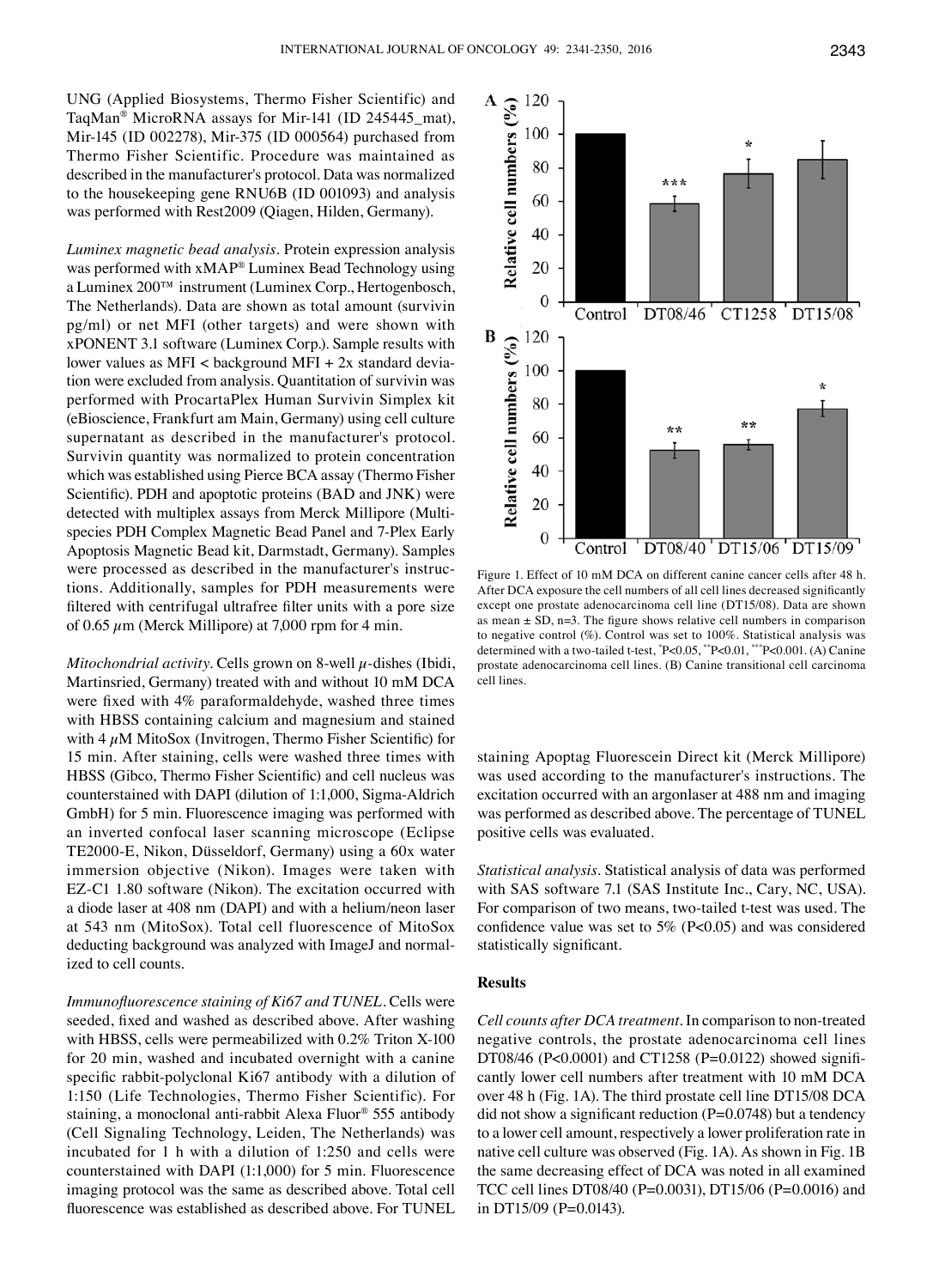

Figure 2. Effect of 10 mM DCA on lactate levels after 48 h in supernatant of cell culture. After DCA treatment lactate levels decreased significantly in all cell lines. Relative lactate levels compared to negative control are illustrated as mean  $\pm$  SD (%), n=3. Control was set to 100%. Statistical analysis was performed with a two-tailed t-test, \* P<0.05, \*\*P<0.01, \*\*\*P<0.001. (A) Canine prostate adenocarcinoma cell lines. (B) Canine transitional cell carcinoma cell lines.

*Lactate levels in supernatant of cell culture after DCA exposure.*  To assess the lactate release lowering effect of DCA treatment after 48 h, lactate amount in cell culture supernatant was measured, respectively. In all cell lines of both canine cancer entities, 10 mM DCA had a significant lactate lowering effect (Fig. 2).

*Metabolic activity after treatment with DCA over a period of 96 h.* To confirm the negative effect on cell proliferation, the metabolic activity as indicator for proliferation and cell viability was analyzed by MTT assays. As shown in Fig. 3A, the metabolic activity in DT15/08 was significantly reduced in comparison to the respective negative control after 48 h of DCA treatment (P=0.0202). Following 96 h of continuous DCA treatment the metabolic activity was significant  $(P=0.007)$ . Similar effect was observed in DT08/40 (Fig. 3B) after 96 h  $(P=0.0025)$  and in DT15/06 (P=0.0419) after 96 h (data not shown) of DCA treatment. The cell lines DT08/46, CT1258 and DT15/09 showed no statistically significant effect of DCA on metabolic activity (data not shown).

*Proliferation after DCA treatment over 48 h. Cell prolifera*tion in 10 mM DCA exposed cell lines were analyzed by Ki67 staining and visualized by confocal fluorescence microscopy. DCA decreased the amount of Ki67 indicating reduced cell proliferation after 48 h in all evaluated cell lines with significance (P<0.05) (Fig. 4).



Figure 3. Influence of 10 mM DCA on metabolic activity over a period of 96 h using MTT-test. Statistical evaluation was performed with ANOVA, \*P<0.05, \*\*P<0.01. Data are shown as mean  $\pm$  SD, n=3. (A) Canine prostate adenocarcinoma cell line DT15/08. Significantly decreased metabolic activity was observable after 48 h and a further reduction was determined ≤96 h. (B) Canine transitional cell carcinoma cell line DT08/40. In course of time the metabolic activity decreased slightly within 24 h and reached significance after 96 h.

*Effect of DCA on apoptosis.* The effect of 10 mM DCA on apoptosis and viability was assessed with Annexin and Sytox using flow cytometry. Regarding apoptosis and dead cells no statistical significant effects were noted in any of the cell lines (data not shown). Confirmation of FACS apoptosis rates was done by TUNEL staining in order to eliminate negative effects of trypsinization on cultured cells. Imaging was performed using confocal fluorescence microscopy. The results confirm the apoptosis ratio in all DCA treated cell lines except DT15/06. Significant decreased apoptosis levels were observed in DT15/08 (P=0.022) and DT15/09 (P=0.0265). DT15/06 showed significantly increased (P=0.041) apoptosis values (data not shown). The other cell lines displayed no significant apoptosis values.

*Survivin expression analyzed with xMAP® Magnetic Bead Technology.* DCA significantly decreased survivin production in the prostate adenocarcinoma cell line DT08/46 (P=0.0053) and in the TCC cell lines DT15/06 (P=0.0027) and DT15/09 (P=0.0206). The cell lines CT1258 (P=0.0761), DT15/08  $(P=0.1551)$  and DT08/40  $(P=0.0598)$  showed no significant effects in survivin production (Fig. 5).

*Bcl-2-antagonist-of-cell-death (BAD) and c-jun N-terminal kinases (JNK) expression analyzed with xMAP Magnetic Bead Technology.* After 48-h DCA incubation, the phosphorylated and thus inactive form of BAD increased only significantly in DT08/46 (P=0.0285), CT1258 (P=0.0039) and DT15/06 (P=0.0235). Further no effect of DCA could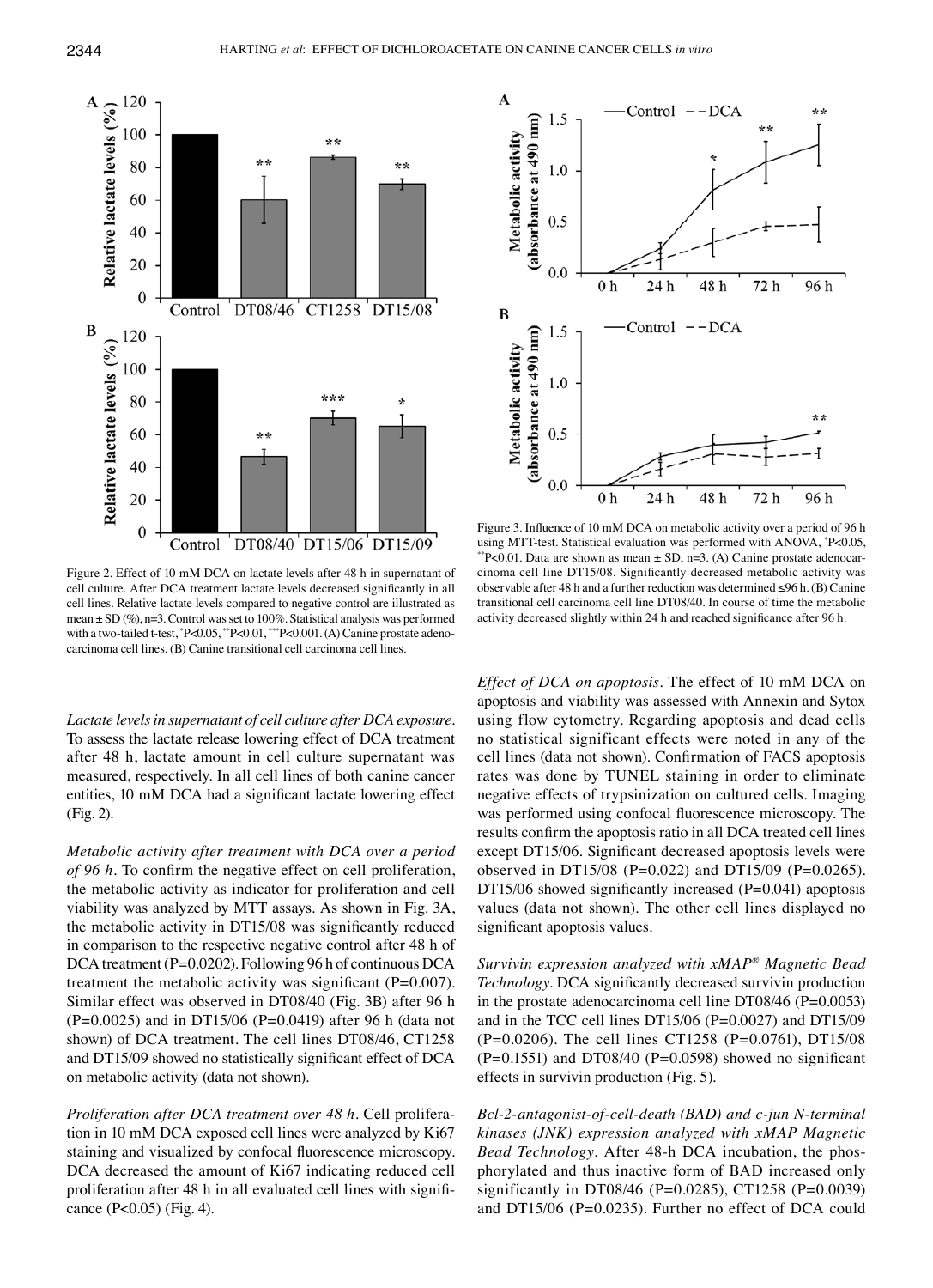

Figure 4. Effect of 10 mM DCA on cell proliferation with confocal fluorescence microscopy after 48 h. Significantly decreased amounts of Ki67 thus proliferation was determined in all cell lines. The fluorescence images display decreased total cell fluorescence of Ki67 positive cells compared to non-treated control (A-D). Data are shown as mean ± SD (%), n=3. Control was set to 100%. Statistical analysis was performed with two-sided t-test, \* P<0.05. (A) DT15/08 untreated. (B) DT15/08 treated with 10 mM DCA. (C) DT15/06 untreated. (D) DT15/06 treated with 10 mM DCA. Decreased amount of Ki67 fluorescence could be observed in DT15/08 as well as in DT15/06. (E) Canine prostate adenocarcinoma cell lines. (F) Canine transitional cell carcinoma cell lines.

be observed on active phosphorylated JNK with exception of DT08/46 (P=0.0044) which displayed decreased values (data not shown).

*Pyruvate-dehydrogenase (PDH) expression analyzed with xMAP Magnetic Bead Technology.* For confirmation of decreased lactate levels as consequence of lower glycolysis, phosphorylated PDH (PDH-P) quantity (Ser232, Ser293, Ser300) was measured with Luminex Magnetic Bead Technology. Decreased levels of PDH-P and thus increased active enzymes are associated with an increased pyruvate oxidation and acetyl coenzyme A metabolism which leads to increased TCA cycle activity (35). In PDH-P (Ser232) a statistically significant decrease in comparison to non-treated controls was observed in all cell lines except DT08/46. This cell line showed a higher but non‑significant PDH‑P (Ser232) level. The PDH-P at residue Ser293 was significantly affected by DCA only in DT15/08 (P=0.0082) and DT15/06 (P=0.0122) cell lines. In all other cell lines no effect could be observed after DCA treatment. PDH-P at Ser300 was compromised by DCA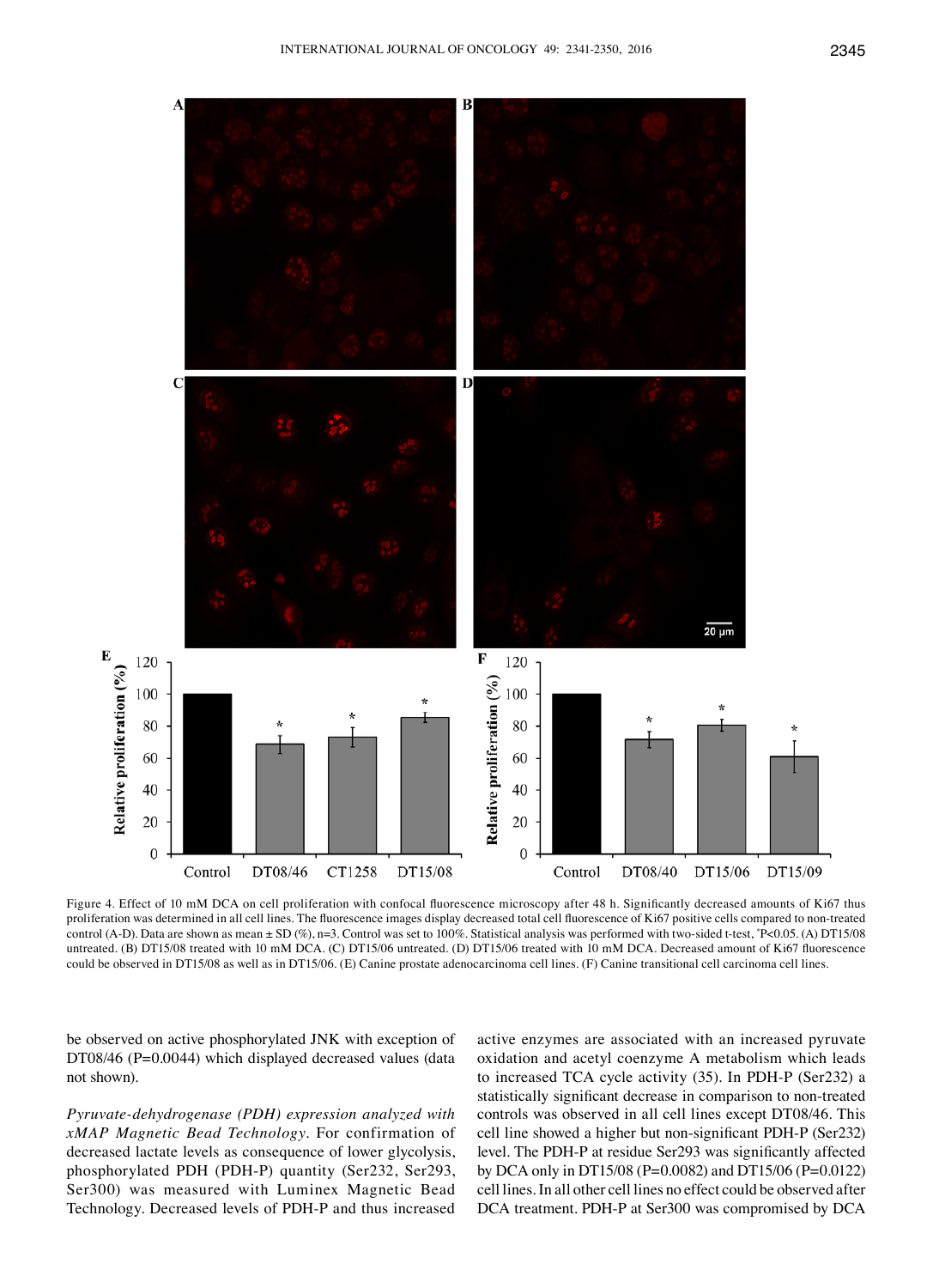| Cell line                   | PDH-P Ser232    | P-value               | PDH-P Ser293    | P-value             | PDH-P Ser300    | P-value             |
|-----------------------------|-----------------|-----------------------|-----------------|---------------------|-----------------|---------------------|
| Control                     | 100             |                       | 100             |                     | 100             |                     |
| Prostate adenocarcinoma     |                 |                       |                 |                     |                 |                     |
| DT08/46                     | $121.2 + 31.5$  | 0.2715                | $127.7 + 27.8$  | 0.0900              | $47.7 \pm 28.0$ | 0.0060 <sup>b</sup> |
| CT1258                      | $11.0\pm 5.1$   | 0.0011 <sup>b</sup>   | $73.7 \pm 30.5$ | 0.2740              | $24.3 \pm 19.5$ | $0.0215^{\circ}$    |
| DT15/08                     | $18.0 \pm 17.6$ | 0.0026 <sup>b</sup>   | $39.7 \pm 19.2$ | 0.0082 <sup>b</sup> | $18.4\pm 6.8$   | 0.0002c             |
| Transitional cell carcinoma |                 |                       |                 |                     |                 |                     |
| DT08/40                     | $14.3 \pm 10.2$ | 0.0047 <sup>b</sup>   | $84.5 \pm 22.8$ | 0.3594              | $48.6 \pm 32.1$ | 0.1090              |
| DT15/06                     | $28.2 \pm 17.7$ | 0.0039 <sup>b</sup>   | $72.3 \pm 5.4$  | $0.0122^a$          | $39.1 \pm 10.4$ | 0.0097 <sup>b</sup> |
| DT15/09                     | $20.5 \pm 24.8$ | $0.0308$ <sup>a</sup> | $99.8 \pm 71.3$ | 0.9967              | $34.1 \pm 41.0$ | 0.1085              |

Table I. PDH-P expression after DCA exposure with relative mean values  $\pm$  SD (%).

PDH-P, phosphorylated pyruvate dehydrogenase; Ser, serine; DCA, dichloroacetate; ±, plus minus. <sup>a</sup>P<0.05; <sup>b</sup>P<0.01; <sup>c</sup>P<0.001; SD, standard deviation; %, percent.

significantly in DT08/46 (P=0.0060), CT1258 (P=0.0215), DT15/08 (P=0.0002) and DT15/06 (P=0.0097) (Table I).

*Mitochondrial activity after DCA treatment.* Verification of the metabolic alteration to glucose oxidation mitochondrial activity was done by detection of mitochondrial derived reactive oxygen species (ROS). In the prostate adenocarcinoma cell lines (Fig. 6E) a significantly increased mitochondrial activity was observed in CT1258 (P=0.0153). The cell line DT08/46 (P=0.2829) and DT15/08 (P=0.3082) displayed no decreasing effect after DCA treatment. In contrast DCA was able to increase mitochondrial activity significantly (P<0.05) in all TCC cell lines (Fig. 6F).

*Quantitative miRNA RT-PCR.* To assess if the observed lower proliferation rates correlate with changes in micro-RNAs, three miR involved in proliferation or apoptosis were evaluated. miR-141 expression revealed significant changes with decreased levels in DT15/08 (P=0.0451) and increased levels in DT08/40 (P=0.0135) compared to non-treated controls, whereas DT08/46 (P=0.9285) and DT15/06 (P=0.1520) showed no difference in comparison to the controls. In CT1258 and DT15/09 miR-141 was downregulated and excluded from analysis. DT08/46 (P=0.0322) showed a lower and DT15/06  $(P=0.0267)$  as well as DT15/09 (P=0.0031) a higher expression of miR-375. The prostate adenocarcinoma cell line CT1258 displayed no significant changes in all examined microRNAs, respectively. The expression of miR-145 was not influenced by DCA treatment in any of the cell lines (excluded from analysis due to Ct-values >30). In summary prostate adenocarcinoma cell lines tend to show a downregulation of miR-141 (DT15/08) and miR-375 (DT08/46, DT15/08), the TCC cell lines showed upregulation of both (Fig. 7).

### **Discussion**

DCA reduced the cell number in prostate adenocarcinoma and in TCC cell lines. This can occur on the basis of a reduced proliferation or increased apoptosis. In this study a proliferation lowering effect was observed indicated by decreased Ki67



Figure 5. Effect of 10 mM DCA on survivin expression in supernatant after 48 h. Survivin levels were normalized to intracellular protein concentration. In comparison to the respective control the amount of survivin decreased significantly in one prostate adenocarcinoma cell line (DT08/46) and in two TCC cell lines (DT15/06 and DT15/09). The other cell lines also showed a decreasing but insignificant tendency. Data are shown as relative mean in comparison to negative control  $\pm$  SD (%), n=3. Control was set to 100%. Statistical analysis was performed with two-tailed t-test with \* P<0.05, \*\*P<0.01. (A) Canine prostate adenocarcinoma cell lines. (B) Canine transitional cell carcinoma cell lines.

in all cell lines and lower metabolic activities in DT15/08 and DT08/40. This finding is in accordance with previous results presented by Bonnet *et al* in several human cell lines (35) and Sun *et al* in breast cancer (12). Further, decreased cell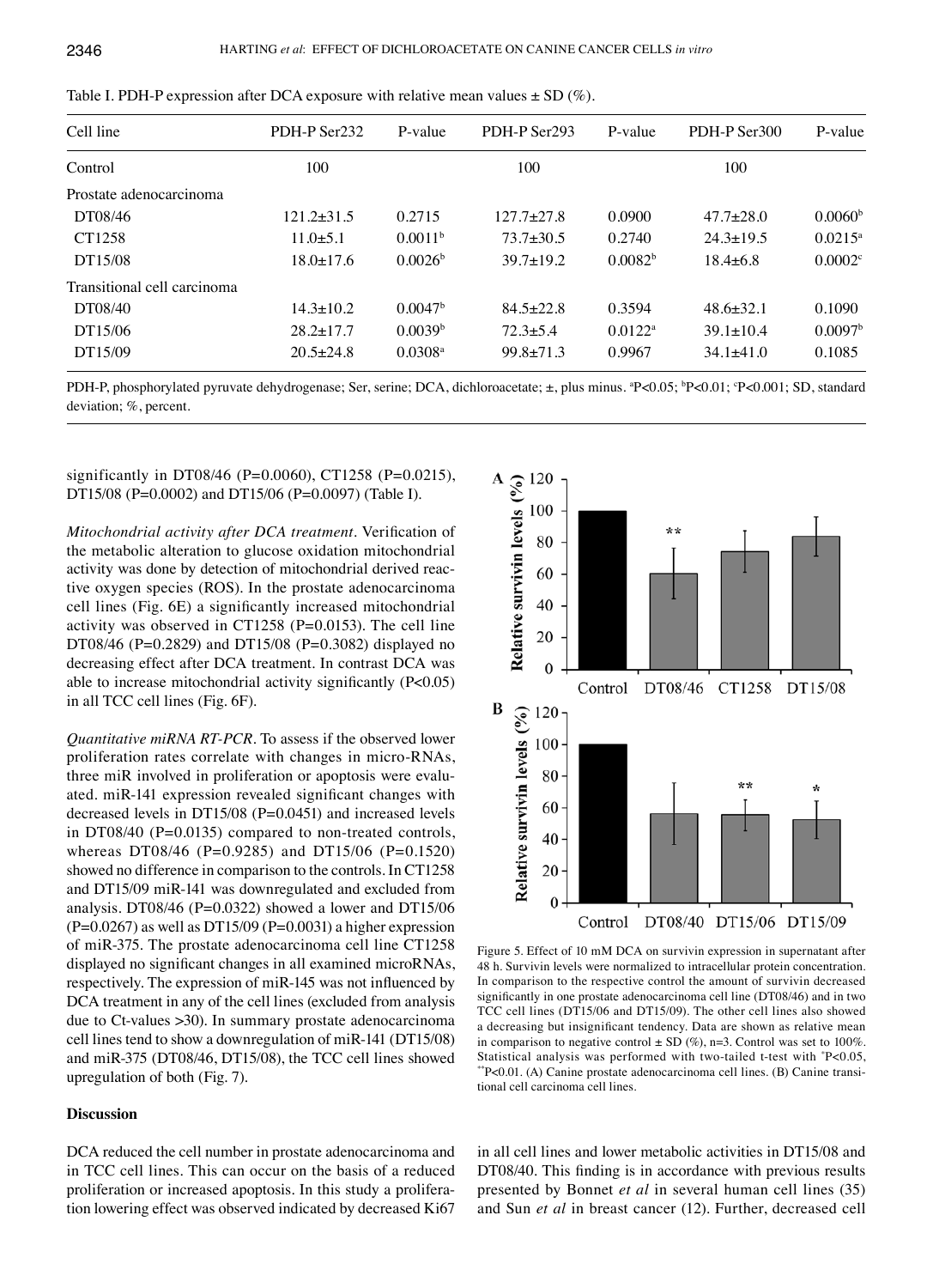

Figure 6. Determination of mitochondrial activity with confocal fluorescence microscopy after exposure to 10 mM DCA over 48 h. Mitochondrial derived ROS were stained with MitoSox (red) and nuclei were counterstained with DAPI (blue). The mitochondrial activity expressed as increased ROS production was significantly increased in the prostate adenocarcinoma cell line CT1258. DT08/46 showed a significantly decreased and DT15/08 no effect on ROS production. In contrast, all TCC cell lines had significant increased mitochondrial activities (F). In comparison to negative control treated cells demonstrate apparent higher red fluorescence (A-D). Data are shown as mean ± SD (%), n=3. Control was set to 100%. Statistical analysis was performed with two-tailed t-test, \* P<0.05. (A) CT1258 untreated. (B) CT1258 treated. (C) DT15/06 untreated. (D) DT15/06 treated. (E) Canine prostate adenocarcinoma cell lines. (F) Canine transitional cell carcinoma cell lines.

proliferation after DCA exposure was also observed in human prostate carcinoma (36), colorectal (37), colon (11) and lung cancer (38). However, induction of mitochondria dependent apoptosis by DCA, as previously reported by several research groups (14,35,39) could not be observed in this study. However, this phenomenon was also observed by Feuerecker *et al* in murine and human neuroblastoma cells (40). Stockwin *et al* reported that high DCA concentrations are required for apoptosis induction (38). The inconsistent results in one cell line (DT15/06) between flow cytometry and TUNEL staining do not allow an evaluation if DCA affects apoptosis. The results of apoptotic protein expression JNK and BAD are consistent with the effects observed in all other cell lines and support the hypothesis that DCA showed no influence on apoptosis in canine prostate and TCC cancer cells.

Survivin, an inhibitor of apoptosis and tumor promoter (41,42), was significantly decreased in all cell lines which displayed increased mitochondrial activity (DT15/06,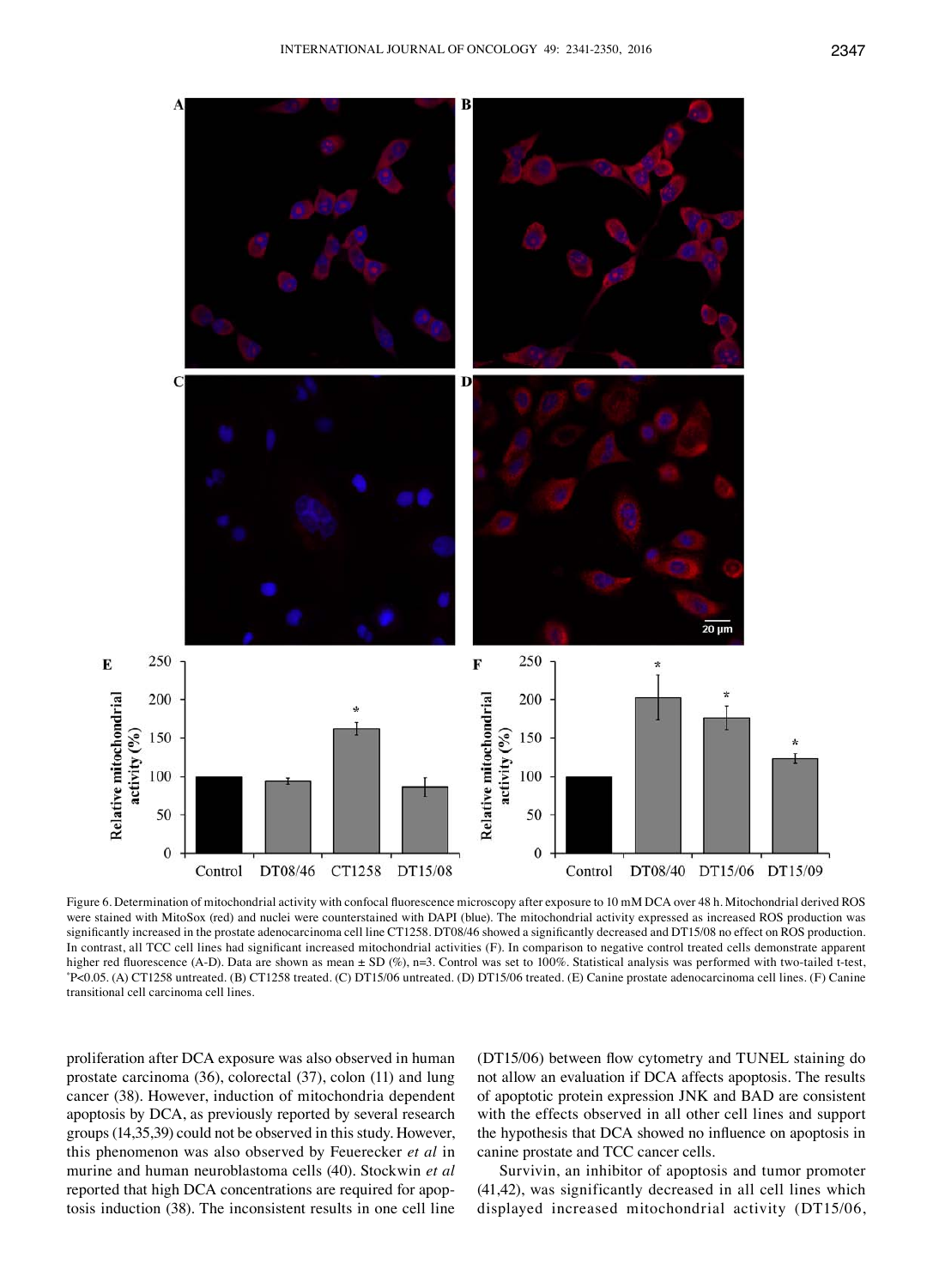

Figure 7. Effect of 10 mM DCA on miR-141 and miR-375 expression after 48 h. (A) MicroRNA-141 expression. (B) MicroRNA-375 expression. miR‑141 was significantly reduced in the prostate adenocarcinoma cell line DT15/08 whereas DT08/46 showed no observable effect in comparison to negative control. Unlike prostate adenocarcinoma cell lines, TCC cell lines DT08/40 and DT15/06 express higher miR-141 levels. CT1258 and DT15/09 displayed downregulated expressions and were excluded from analysis. Expression analysis of miR-375 showed comparable results. After DCA treatment, prostate adenocarcinoma cell lines showed inconsistent expression patterns. DT08/46 had significant increased and CT1258 as well as DT15/08 displayed no effects on miR-375 levels. In contrast, TCC cell lines demonstrated upregulated expression of miR-375, especially DT15/06 and DT15/09. Relative expression is shown as relative mean  $\pm$  SD, n=3. Statistical analysis was performed with two-tailed t-test, \* P<0.05, \*\*P<0.01.

DT15/09). Decreased survivin levels are reported to induce apoptosis via intrinsic pathways by activation of caspase-3 (41) and were observed in endometrial cancer cell lines after DCA exposure (14). Unexpectedly, increased apoptosis could not be observed in these cell lines with exception of DT15/06 (P=0.041) which showed a slight but inconsistent increase in cell death. This leads to the conclusion that decreased survivin levels possibly entail decreased proliferation. In addition, a deregulation of further genes which are involved in apoptosis induction is conceivable and would declare, why decreased survivin levels did not result in apoptosis.

DCA is a PDK inhibitor which indirectly activates PDH. Due to decreased values of PDH-P, pyruvate can be oxidized by mitochondria (4,5). Decreased PDH phosphorylation was observed in several human cancer cell lines (16,37,43). In accordance with published results in human cell lines, this study confirmed decreasing PDH phosphorylation in all DCA-treated cells which are affirmed by reduced lactate release in all cell lines. This indicates that DCA promotes glucose oxidation in canine cancer cells as well as in human cancer cells. Furthermore, increased levels of ROS in mitochondria of all cell lines except two prostate adenocarcinoma cell lines were proved in this study. Increased ROS species in mitochondria which occur due to cellular respiration, confirm the decreased PDH-P values and the lactate reduction. It might be that increased mitochondrial activity does not result in apoptosis, but in an increased cellular respiration impeding the survival of cancerous cells with a changed metabolism. This could clarify the increased viability of cells after DCA exposure. Increased viability after DCA exposure was also observed by McPherson *et al* who reported on increased pyruvate oxidation and viability of embryos in an aged mouse model (44).

miR-375 upregulation has been reported to have antiproliferating effects in many cells such as gastric cancer (45), pancreatic cancer (46), fetal cardiomyocyte-like cells (47) and colon cancer (48). In prostate carcinogenesis microRNA-375 has variable effects depending on tumor phenotype. Costa-Pinheiro *et al* proved anti-proliferative effects in PC-3 cells due to upregulation as well as increased apoptosis in 22Rv1 cells following miR-375 knockdown (49). Our results illustrate, the up- or downregulation of miR-375 after DCA treatment is not consistent in prostate adenocarcinoma cell lines, which is in accordance with the findings described above. In comparison to prostate cancer cells, all TCC cell lines showed increased miR-375 levels. There is no literature describing miR-375 effects in bladder cancer. It could be possible that these results are in accordance with anti-proliferative effects which are described in many other cells. The same findings were observed in microRNA-141. An upregulation of miR-141 inhibited cancer proliferation and cell cycle progression in neuroblastoma cells (50). Furthermore miR-141 is downregulated in bladder cancer with muscle invasion (51). In our study miR-141 and miR-375 were found upregulated in all TCC cell lines after DCA treatment indicating that these changes cause lower proliferation rates. In prostate cancer miR-141 is reported to be upregulated (52). In this study the miR-141 levels decreased slightly, but we suppose that this effect is too mild to affect cancer cells. However, an analysis allowing to determine if a direct link between DCA and changes in different microRNAs is causative for the observed biologic responses would require a comprehensive transcriptomic approach.

In conclusion, this study illustrates that canine cancer cell lines are responding to DCA treatment and the effect can be reduced to decreased proliferation rates, increased pyruvate oxidation and mitochondrial activity. The results also show differences between the examined cancer entities. Thus, TCC cell lines seem to respond consistently and are more susceptible to DCA treatment than prostate adenocarcinoma cell lines. In comparison to most human cell lines DCA did not affect apoptosis which may constitute that DCA might be useful for tumor growth restriction in canine cancer, but not size reduction.

Moreover, DCA can be advantageous in sensitizing canine cancer cells to other anticancer drugs and therefore it might be appropriate for combination therapies (53). To ensure higher DCA concentrations in cancerous tissues and to avoid severe generalized side effects an intralesional therapy, comparable to intravesical chemotherapy in human (54) and dogs with TCC (55,56), could be a further possibility. The concentration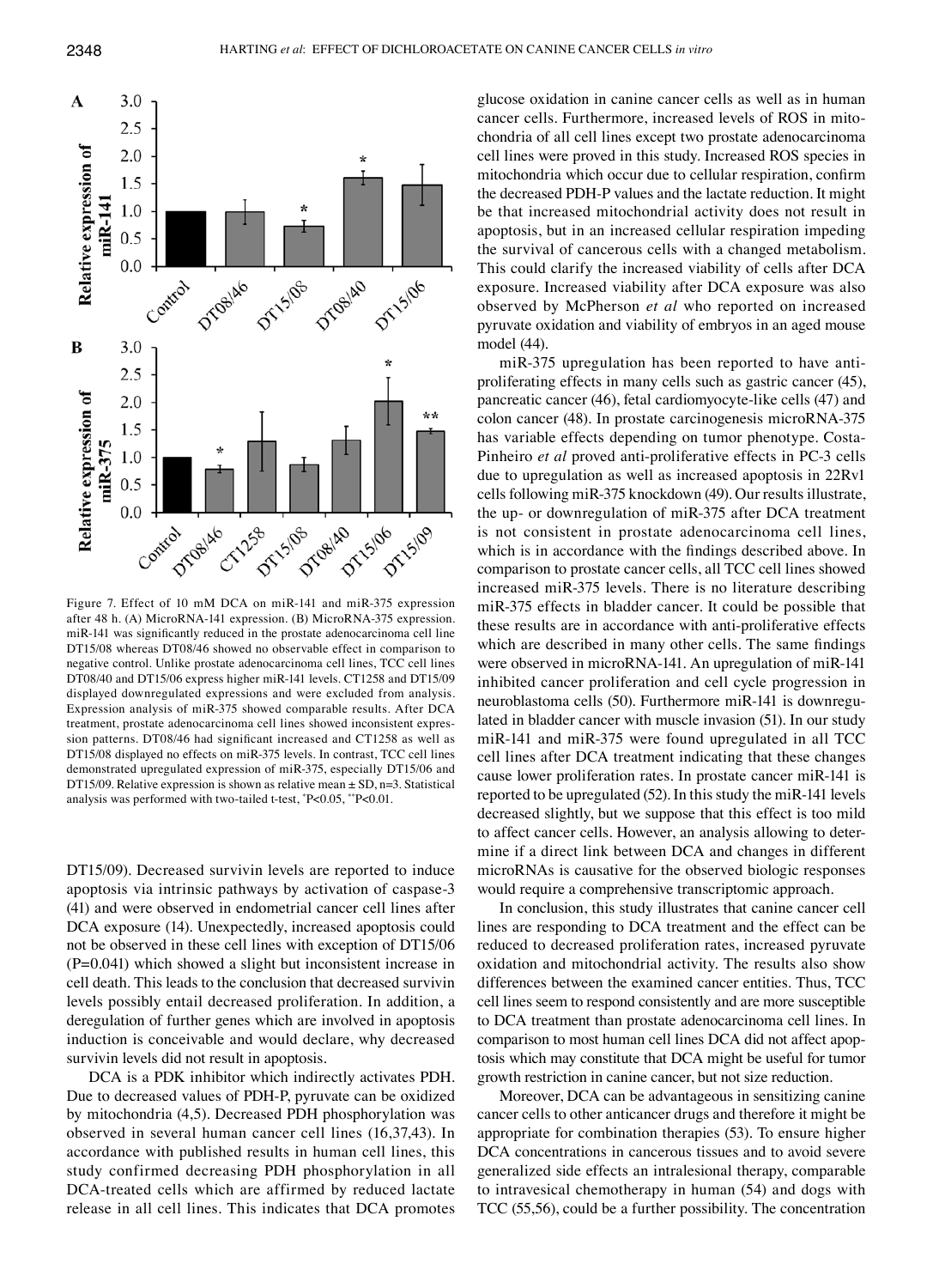of 10 mM DCA was chosen to allow the comparability to other human *in vitro* studies (14,18,37). For clinical studies the DCA concentration has to be re-evaluated with regard to compatibility and negative side effects. Therefore, further studies with DCA concentrations in lower concentrations should be examined.

#### **References**

- 1. Vail DM: Supporting the veterinary cancer patient on chemotherapy: Neutropenia and gastrointestinal toxicity. Top Companion Anim Med 24: 122-129, 2009.
- 2. Cornell KK, Bostwick DG, Cooley DM, Hall G, Harvey HJ, Hendrick MJ, Pauli BU, Render JA, Stoica G, Sweet DC, *et al*: Clinical and pathologic aspects of spontaneous canine prostate carcinoma: A retrospective analysis of 76 cases. Prostate 45: 173-183, 2000.
- 3. Mutsaers AJ, Widmer WR and Knapp DW: Canine transitional cell carcinoma. J Vet Intern Med 17: 136-144, 2003.
- 4. Sutendra G and Michelakis ED: Pyruvate dehydrogenase kinase as a novel therapeutic target in oncology. Front Oncol 3: 38, 2013.
- 5. Stacpoole PW: The pharmacology of dichloroacetate. Metabolism 38: 1124-1144, 1989.
- 6. Stacpoole PW, Gilbert LR, Neiberger RE, Carney PR, Valenstein E, Theriaque DW and Shuster JJ: Evaluation of long-term treatment of children with congenital lactic acidosis with dichloroacetate. Pediatrics 121: e1223-e1228, 2008.
- 7. Stacpoole PW, Kerr DS, Barnes C, Bunch ST, Carney PR, Fennell EM, Felitsyn NM, Gilmore RL, Greer M, Henderson GN, *et al*: Controlled clinical trial of dichloroacetate for treatment of congenital lactic acidosis in children. Pediatrics 117: 1519-1531, 2006.
- 8. Moore GW, Swift LL, Rabinowitz D, Crofford OB, Oates JA and Stacpoole PW: Reduction of serum cholesterol in two patients with homozygous familial hypercholesterolemia by dichloroacetate. Atherosclerosis 33: 285-293, 1979.
- 9. Stacpoole PW, Moore GW and Kornhauser DM: Metabolic effects of dichloroacetate in patients with diabetes mellitus and hyperlipoproteinemia. N Engl J Med 298: 526-530, 1978.
- 10. Kato T, Niizuma S, Inuzuka Y, Kawashima T, Okuda J, Tamaki Y, Iwanaga Y, Narazaki M, Matsuda T, Soga T, *et al*: Analysis of metabolic remodeling in compensated left ventricular hypertrophy and heart failure. Circ Heart Fail 3: 420-430, 2010.
- 11. Sánchez-Aragó M, Chamorro M and Cuezva JM: Selection of cancer cells with repressed mitochondria triggers colon cancer progression. Carcinogenesis 31: 567-576, 2010.
- 12. Sun RC, Fadia M, Dahlstrom JE, Parish CR, Board PG and Blackburn AC: Reversal of the glycolytic phenotype by dichloroacetate inhibits metastatic breast cancer cell growth in vitro and in vivo. Breast Cancer Res Treat 120: 253-260, 2010.
- 13. Saed GM, Fletcher NM, Jiang ZL, Abu-Soud HM and Diamond MP: Dichloroacetate induces apoptosis of epithelial ovarian cancer cells through a mechanism involving modulation of oxidative stress. Reprod Sci 18: 1253-1261, 2011.
- 14. Wong JY, Huggins GS, Debidda M, Munshi NC and De Vivo I: Dichloroacetate induces apoptosis in endometrial cancer cells. Gynecol Oncol 109: 394-402, 2008.
- 15. Michelakis ED, Sutendra G, Dromparis P, Webster L, Haromy A, Niven E, Maguire C, Gammer TL, Mackey JR, Fulton D, *et al*: Metabolic modulation of glioblastoma with dichloroacetate. Sci Transl Med 2: 31ra34, 2010.
- 16. Kinnaird A, Dromparis P, Saleme B, Gurtu V, Watson K, Paulin R, Zervopoulos S, Stenson T, Sutendra G, Pink DB, *et al*: Metabolic modulation of clear-cell renal cell carcinoma with dichloroacetate, an inhibitor of pyruvate dehydrogenase kinase. Eur Urol 69: 734-744, 2016.
- 17. Delaney LM, Ho N, Morrison J, Farias NR, Mosser DD and Coomber BL: Dichloroacetate affects proliferation but not survival of human colorectal cancer cells. Apoptosis 20: 63-74, 2015.
- 18. Madhok BM, Yeluri S, Perry SL, Hughes TA and Jayne DG: Dichloroacetate induces apoptosis and cell-cycle arrest in colorectal cancer cells. Br J Cancer 102: 1746-1752, 2010.
- 19. Ruggieri V, Agriesti F, Scrima R, Laurenzana I, Perrone D, Tataranni T, Mazzoccoli C, Lo Muzio L, Capitanio N and Piccoli C: Dichloroacetate, a selective mitochondria-targeting drug for oral squamous cell carcinoma: A metabolic perspective of treatment. Oncotarget 6: 1217-1230, 2015.
- 20. Xintaropoulou C, Ward C, Wise A, Marston H, Turnbull A and Langdon SP: A comparative analysis of inhibitors of the glycolysis pathway in breast and ovarian cancer cell line models. Oncotarget 6: 25677-25695, 2015.
- 21. Cicmanec JL, Condie LW, Olson GR and Wang SR: 90-Day toxicity study of dichloroacetate in dogs. Fundam Appl Toxicol 17: 376-389, 1991.
- 22. Maisenbacher HW III, Shroads AL III, Zhong G, Daigle AD, Abdelmalak MM, Samper IS, Mincey BD, James MO and Stacpoole PW: Pharmacokinetics of oral dichloroacetate in dogs. J Biochem Mol Toxicol 27: 522-525, 2013.
- 23. Lukas G, Vyas KH, Brindle SD, Le Sher AR and Wagner WE Jr: Biological disposition of sodium dichloroacetate in animals and humans after intravenous administration. J Pharm Sci 69: 419-421, 1980.
- 24. Park R, Arieff AI, Leach W and Lazarowitz VC: Treatment of lactic acidosis with dichloroacetate in dogs. J Clin Invest 70: 853-862, 1982.
- 25. Racker E: History of the Pasteur effect and its pathobiology. Mol Cell Biochem 5: 17-23, 1974.
- 26. Warburg O, Wind F and Negelein E: Über den Stoffwechsel von Tumoren im Körper. Klin Wochenschr 5: 829-832, 1926 (In German).
- 27. Kim JW, Tchernyshyov I, Semenza GL and Dang CV: HIF-1 mediated expression of pyruvate dehydrogenase kinase: A metabolic switch required for cellular adaptation to hypoxia. Cell Metab 3: 177-185, 2006.
- 28. Lum JJ, Bui T, Gruber M, Gordan JD, DeBerardinis RJ, Covello KL, Simon MC and Thompson CB: The transcription factor HIF-1alpha plays a critical role in the growth factordependent regulation of both aerobic and anaerobic glycolysis. Genes Dev 21: 1037-1049, 2007.
- 29. Zhao Y, Butler EB and Tan M: Targeting cellular metabolism to improve cancer therapeutics. Cell Death Dis 4: e532, 2013.
- 30. Plas DR and Thompson CB: Cell metabolism in the regulation of programmed cell death. Trends Endocrinol Metab 13: 75-78, 2002.
- 31. Simon D, Knebel JW, Baumgartner W, Aufderheide M, Meyer-Lindenberg A and Nolte I: In vitro efficacy of chemotherapeutics as determined by 50% inhibitory concentrations in cell cultures of mammary gland tumors obtained from dogs. Am J Vet Res 62: 1825-1830, 2001.
- 32. Knapp DW, Chan TC, Kuczek T, Reagan WJ and Park B: Evaluation of in vitro cytotoxicity of nonsteroidal anti-inflammatory drugs against canine tumor cells. Am J Vet Res 56: 801-805, 1995.
- 33. Sartin EA, Barnes S, Toivio-Kinnucan M, Wright JC and Wolfe LG: Heterogenic properties of clonal cell lines derived from canine mammary carcinomas and sensitivity to tamoxifen and doxorubicin. Anticancer Res 13: 229-236, 1993.
- 34. Winkler S, Murua Escobar H, Eberle N, Reimann-Berg N, Nolte I and Bullerdiek J: Establishment of a cell line derived from a canine prostate carcinoma with a highly rearranged karyotype. J Hered 96: 782-785, 2005.
- 35. Bonnet S, Archer SL, Allalunis-Turner J, Haromy A, Beaulieu C, Thompson R, Lee CT, Lopaschuk GD, Puttagunta L, Bonnet S, *et al*: A mitochondria-K+ channel axis is suppressed in cancer and its normalization promotes apoptosis and inhibits cancer growth. Cancer Cell 11: 37-51, 2007.
- 36. Cao W, Yacoub S, Shiverick KT, Namiki K, Sakai Y, Porvasnik S, Urbanek C and Rosser CJ: Dichloroacetate (DCA) sensitizes both wild-type and over expressing Bcl-2 prostate cancer cells in vitro to radiation. Prostate 68: 1223-1231, 2008.
- 37. Ho N and Coomber BL: Pyruvate dehydrogenase kinase expression and metabolic changes following dichloroacetate exposure in anoxic human colorectal cancer cells. Exp Cell Res 331: 73-81, 2015.
- 38. Stockwin LH, Yu SX, Borgel S, Hancock C, Wolfe TL, PhillipsLR, Hollingshead MG and Newton DL: Sodium dichloroacetate selec- tively targets cells with defects in the mitochondrial ETC. Int J Cancer 127: 2510-2519, 2010.
- 39. Xie J, Wang BS, Yu DH, Lu Q, Ma J, Qi H, Fang C and Chen HZ: Dichloroacetate shifts the metabolism from glycolysis to glucose oxidation and exhibits synergistic growth inhibition with cisplatin in HeLa cells. Int J Oncol 38: 409-417, 2011.
- 40. Feuerecker B, Seidl C, Pirsig S, Bruchelt G and Senekowitsch-Schmidtke R: DCA promotes progression of neuroblastoma tumors in nude mice. Am J Cancer Res 5: 812-820, 2015.
- 41. Li F, Ambrosini G, Chu EY, Plescia J, Tognin S, Marchisio PC and Altieri DC: Control of apoptosis and mitotic spindle checkpoint by survivin. Nature 396: 580-584, 1998.